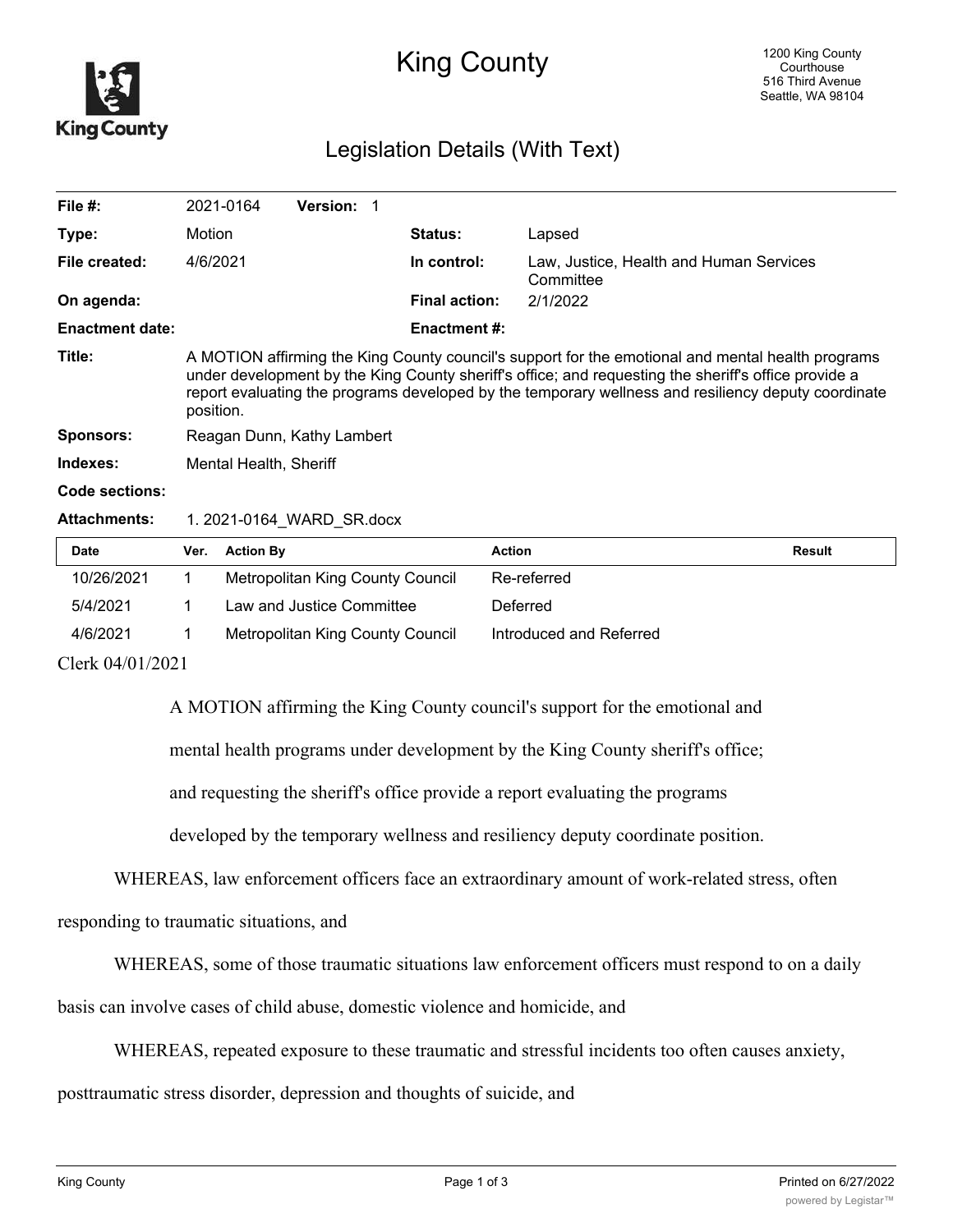WHEREAS, almost one in four law enforcement officers have had thoughts of suicide at some point in their life and the suicide rate for police officers is four times that of firefighters, with the number of law enforcement officer deaths by suicide is 2.3 times that of deaths by homicide, and

WHEREAS, between seven and nineteen percent of law enforcement officers have symptoms of posttraumatic stress disorder, compared to three point five percent of the general population, and

WHEREAS, some studies have reported that law enforcement officers may suffer from mental health related issues at a higher rate than the general population, they often self-medicate with drugs or alcohol in search of relief, and

WHEREAS, because frontline workers and first responders may turn to drugs and alcohol to forget about these traumatic incidents they face on the job, they also use substances to help them sleep when nightmares occur and keep them up at night, and

WHEREAS, law enforcement officers are tasked with making quick decisions in emergency situations; decisions which are monitored and judged by the entire county, and

WHEREAS, law enforcement officers are also on call for tremendous amounts of time, working overnight shifts and rotating hours, which can often result in a fatigue and a lack of sleep critical for effective decision making in high-stress and emergency situations, and

WHEREAS, nontraditional work hours can also result in an unhealthy work-life balance and a lack of quality time spent with family and friends, and

WHEREAS, as the King County sheriff's office enters a time of transition after the passage of charter amendments 5 and 6 in November 2020, sheriff's deputies face additional anxiety from the uncertainty of their future duties and operations, and

WHEREAS, law enforcement officers may not willingly seek out the mental health or substance use disorder resources or support they need, and so should be offered and encouraged to use mental health and wellness programs developed by fellow officers, and